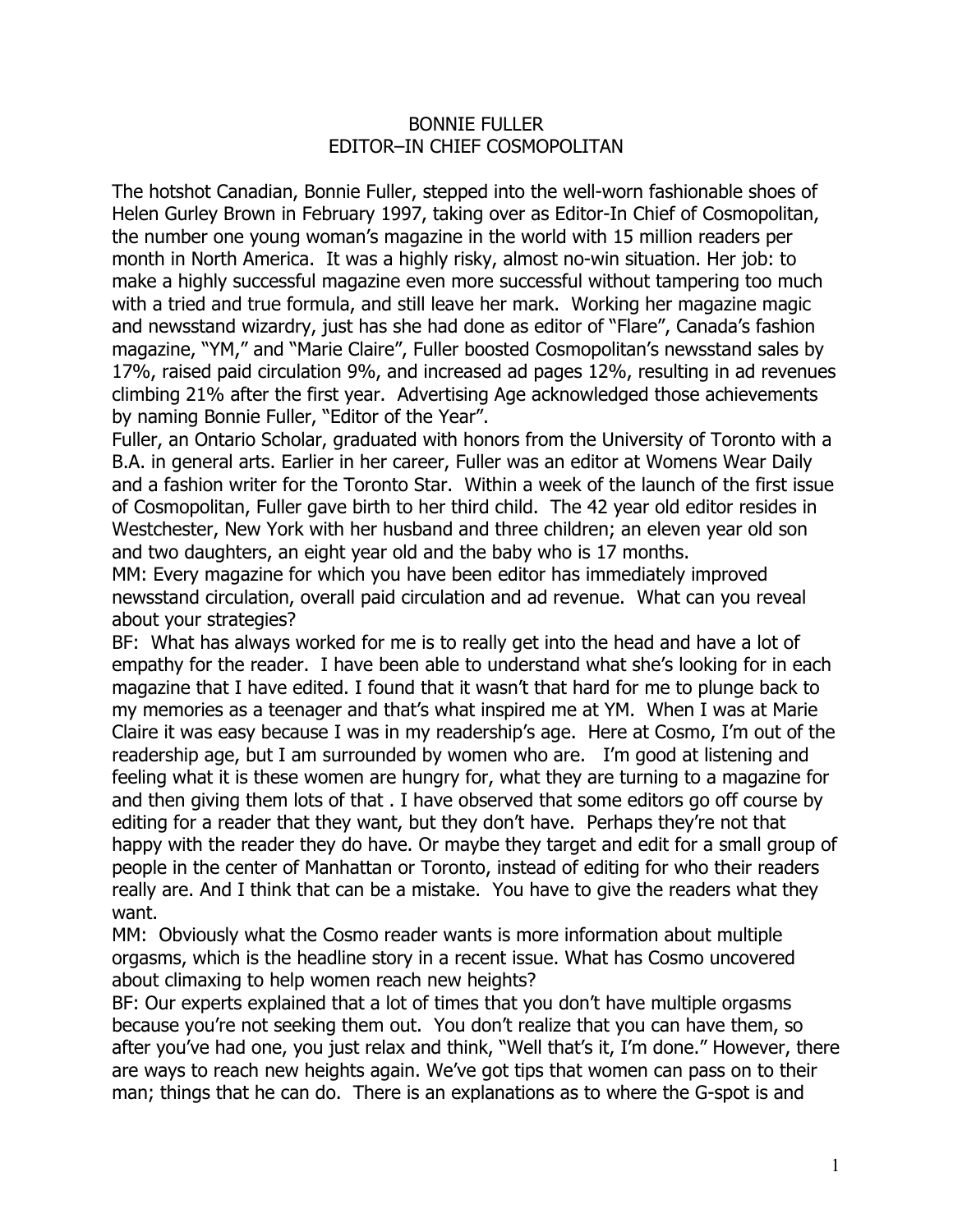how to enjoy it to the utmost. There is also a new G-Spot, described my Dr. Barbara Keesling, author of "Supersexual Organsm," which requires a new position to be reached. The most important thing you can do to improve your chances of multiple orgasms is to practice exercises called Kegels. You do this for the PC or pubococcygeus muscles, the ones that contract when you have an orgasm or cut off the flow of urine. Also faking orgasms can help you, moaning out loud, breathing harder and faster, tightening and loosening your pelvic muscles will send your body signals that it's time for another orgasm and will make multiples more likely.

MM: More Cosmopolitan fare includes "50 Tiny Things You Do That Will Make Any Man A Mushball." Name three.

BF: One man said that "A great-looking women driving a pickup makes me weak in the knees. Has to be a real truck, though, not one those sissy-ass sport-utility vehicles." Another one was "I really get into flannel pajamas. I can hardly wait to see what's underneath" and finally "Tube tops. I'm glad they seem to be coming back. I never really got over them."

MM: You write a lot about men, how to ignite them, how to get inside their heads. Where do men fit into the Cosmo picture?

BF: Women definitely want insight into how men are thinking. So we often ask men their opinions or ask them about behavior that mystifies our reader. We also know that we have about 3 million male readers. So not only are they secret readers, where they will read their wife's copy or their girlfriend's copy, but there are a lot of men that buy their own copy. I recently spoke to an avid male reader, who is a mountain climber and adventure seeker; he owns the resort Snowbird. He told me that he loves to buy Cosmo because it gives him insight as to what women are thinking about.

MM: Who is the Cosmo woman today as oppose to the woman Helen Gurley Brown once catered to?

BF: It's actually the same women; it's just there is a hell of a lot more of them today. The Cosmo woman has always been one who seeks to make her own destiny. She wants to have it all; she wants to have a great career, wonderful relationship, and a great sex life. Why not? She wants to have the best look that she can, and have good health. The only difference is that today, added to that equation is the fact that she also wants kids. Maybe 30 years ago when Helen started, women who were seeking to have it all through career and relationship didn't feel they could also juggle a family. Today young women want to have that added to the equation, it's critical.

MM: The Cosmo covers are always cleavage oriented. One headline blares, "Remind Your Boobs to Wish Your Bra Happy Birthday."

BF: I don't really know why cleavage works on the cover and research has not uncovered an answer. We know it works, so we keep doing it. I think having a sense of humor is important. Sometimes we are talking about very serious issues, but other times we reflect that life is fun.

So we celebrated the  $85<sup>th</sup>$  anniversary of the sexiest apparatus of the  $20<sup>th</sup>$  century, the bra, something that has managed to boggle men's minds and mitts for nearly four generations. It's fun and it's entertaining.

MM: Cosmo and feminism have taken their share of knocks and backlash, and yet the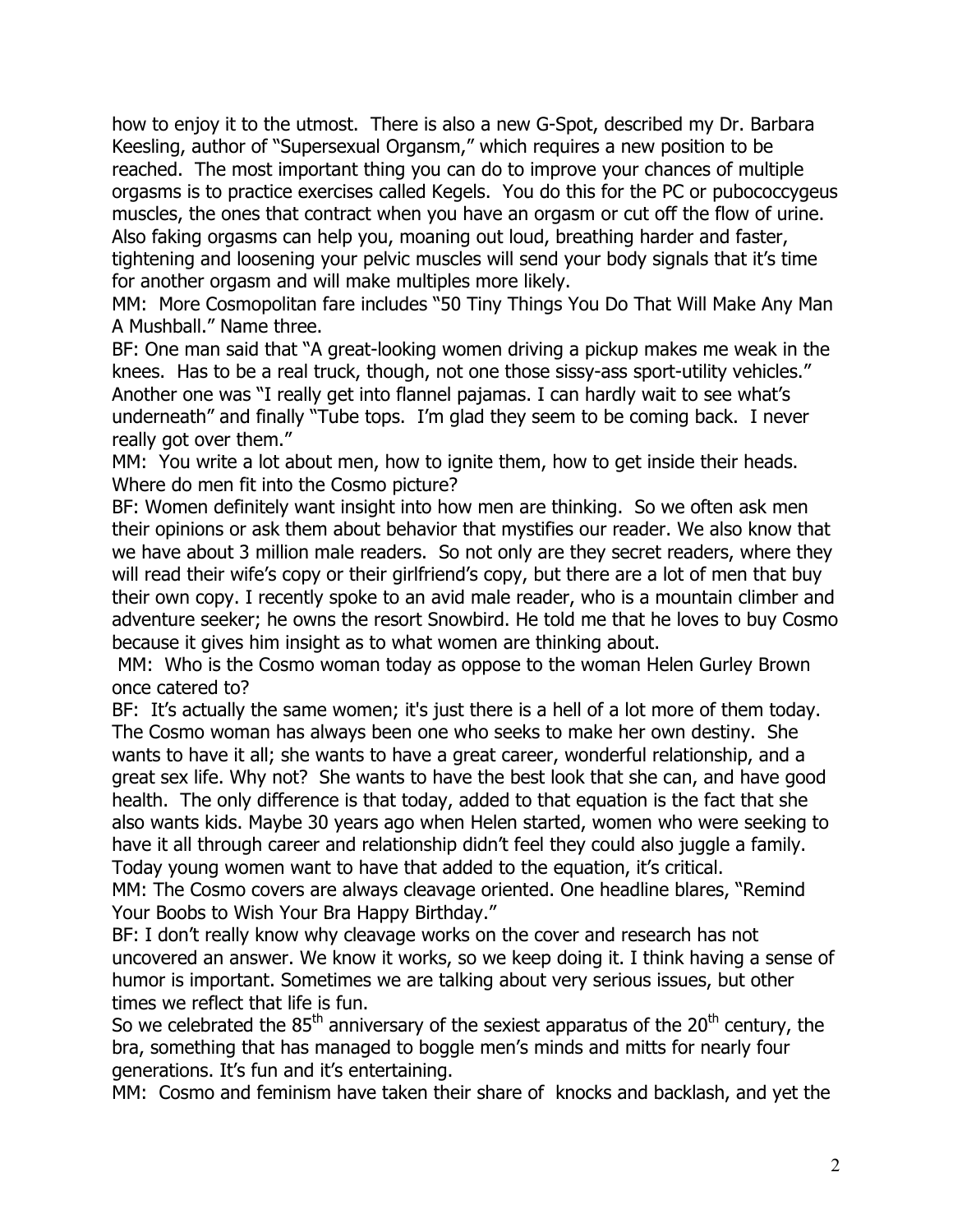Cosmo philosophy appears to have endured, becoming bigger and more appealing than ever, while hard core feminism has been labeled the "f" word. Is there a conflict between the two?

BF: I think that Cosmo is a very feminist magazine. I think the ultimate meaning in being a feminist is to be able to realize your own dreams and to not have barriers in your way. That's what Cosmo's all about, giving women tools and support to go after what they want to achieve in their lives, and so I think we are completely in sync with feminism. Cosmo doesn't think that it's essential that you have a man. What we think is that if you want a man, we are going to help you find a good man because you shouldn't settle for anything less. Most women want to hook up with a man and have a wonderful loving relationship. There was a lot more emphasis on women getting married and being matchmade for hundreds and thousands of years before now. Now women make their own decisions about what kind of romantic relationship they' going to commit to. I don't think there is anything wrong with looking for advice, not just from your friends and mother; but also from a magazine that tells you don't settle for anybody that's not going to respect you and be a full partner.

MM: You've held on to your maiden name for so many years and why did you recently stop using it?

BF: It was a sign that my hand was really getting sore from signing a hyphenated last name on every cheque. I have to sign a lot of things at work and it just took to long. Also, I have been married for 16 years and I have 3 children and it just gets confusing. The kids are one name and your another name, so it's all those reasons. It's easier. MM: Tales are legendary of you counting labor contractions at a meeting and then heading off to the hospital to have your baby and then we find you two days later at your kitchen table with your baby in your arms working. Why and how do you do it? BF: Launching a new magazine and then having a baby with 7 days of each other was not in the master plan. I wouldn't say it's effortless. In that particular case, the baby was a surprise, it wasn't like I planned the timing to work out that way. I had been hoping to get pregnant for quite a while and had actually given up on it and boom, that's when it happened. It was just a coincidence. I wasn't pregnant when I was hired for the job. I didn't really intend to have a baby and launch a magazine, it just happened the way it did, so you sort of have to deal with the circumstances you're in. I'm very lucky. I have had pretty easy pregnancies and deliveries and I have always felt fantastic after each delivery. I've got a lot of energy and this time, for the first time, I had a night nurse, so I didn't have to get up for every single feeding. I was in a very unique situation this pregnancy because I really couldn't take a maternity leave. With the first baby when I was editor at Flare, I really worked non-stop at home as well. It was hard because I didn't have as much help as I had this time. . With my second child I had a proper maternity leave. This time, with the extra help, I could enjoy the baby, but I could also hand the baby over when it was absolutely necessary, so I was able to cope. I worked at home for a month and then the baby and the nanny came to the office with me for 4 &1/2 months, as I was breast-feeding.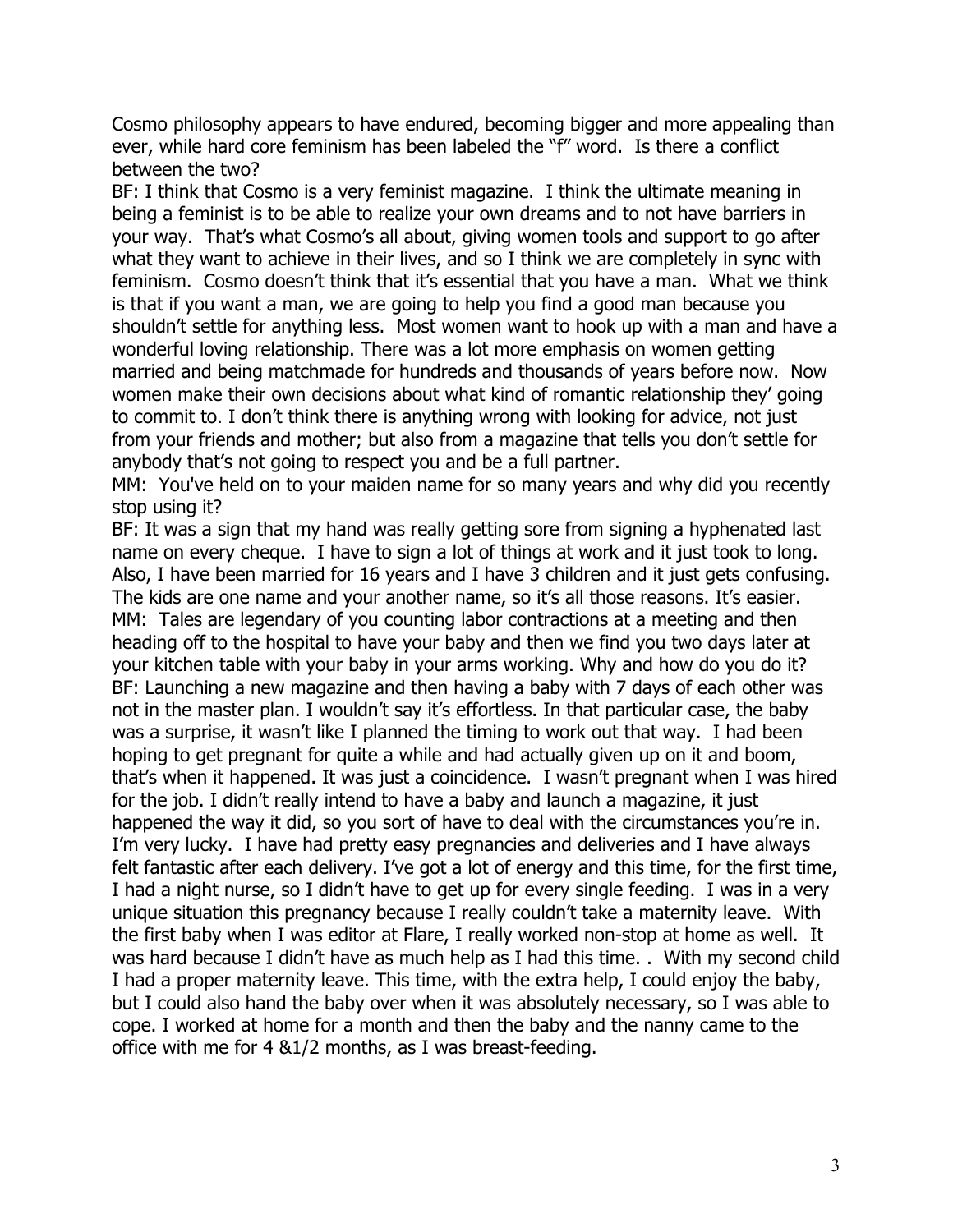I 'm not the only woman who has done this. I actually know several other women who have done this and they found that this was workable. You have to have a sympathetic boss, which I do. Unfortunately not every women has this opportunity.

MM: How do you deal with the big issue of quilt?

BF: I think every working mother feels guilty. On the other hand, I think that this guilt we're talking about with motherhood is a new phenomenon. I certainly don't think that mothers of past generations felt guilty, they didn't have a choice about being a working mother; they couldn't feel guilty because life was all about survival. Women used to have much larger families and have to work for their subsistence, often taking their kids along to work. Women did not have the concept of feeling guilt. It's this generation of women who have the luxury of having guilt. I think women of our generation beat themselves up too much, and that whole issue should be put in perspective. We probably, even though we work, we give our children far more time and attention than most generations of children that have ever been raised on this earth.

MM: How is your husband a key player in Bonnie Fuller "having it all"?

BF: He is just terrific. His name is Michael Fuller, he's an architect who has an office at home and he is able to arrange his schedule, so that he can spend time with the kids. If there is something at school during the day he can arrange his schedule, so that he can attend.

MM: Have you become the predominate breadwinner?

BF: Yes, and that's also because of the nature of architecture, which is a pretty tough business. I don't think this has ever been an issue between us. I have a husband who is very comfortable in his own skin and he likes what he is doing very much. For myself I have my plate full. I am always trying to manage of my time better, so that I can spend more time with my family.

MM: What words would you use to best describe who you are?

BF: In terms of my character, I would say optimistic, persistent, and energetic. MM: How do you respond to the snipers who call you tough, autocratic, demanding, and overly ambitious?

BF: They're usually Canadians who have those comments. And usually I don't respond. When you are in the public eye, people will take pot shots at you. However, I think the one thing that's true is that I am demanding as a boss and I think that's a positive thing. If I don't demand my staff do their best work, to dig deep and get the best stories than I am not doing my job because this is a very competitive world that I'm in. There's a lot of pressure on me to sell a lot of magazines every month, so I have got to deliver a really good product. If you don't set high standards for yourself and for others then you are never going to reach them and provide the best work for your reader. So I don't have a problem with being called demanding. People have worked a long time for me and have learned a lot; I have spawned a lot of other editors in senior positions in New York City, so it's been a good thing for their careers.

MM: As a Canadian did you bring something from your background or experience that set you apart from you American counterpart?

BF: I was lucky being Canadian because I got an opportunity at a young age, 26, to be